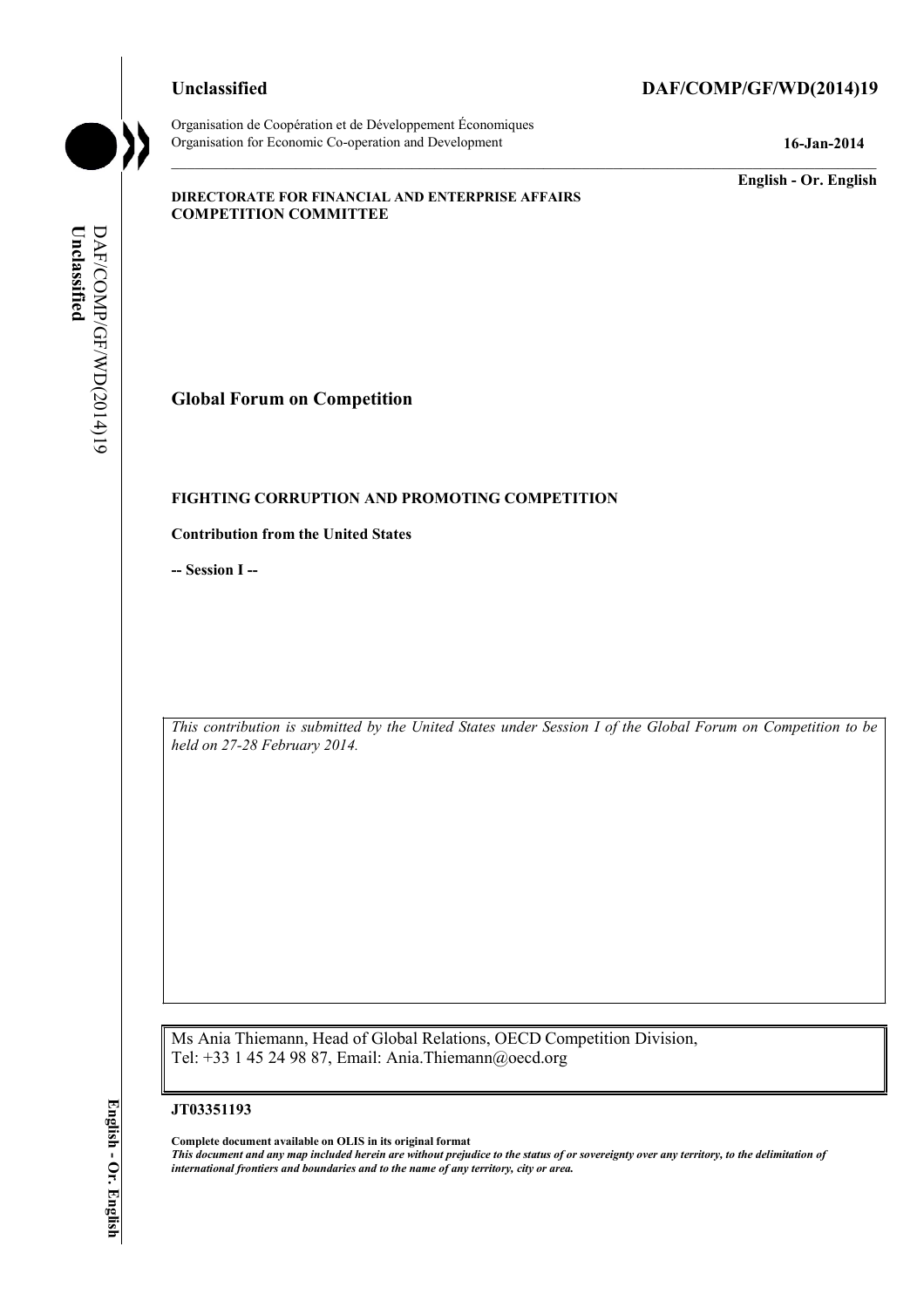## **FIGHTING CORRUPTION AND PROMOTING COMPETITION**

## **-- United States --**

1. In the experience of the United States antitrust agencies, the most common intersection of corruption and anticompetitive conduct occurs in government procurement, when bid rigging can be combined with or facilitated by bribery of public officials or unlawful kickbacks. These are serious offenses that are prosecuted criminally in the U.S. Bid rigging (15 U.S.C. § 1) can be punished by jail sentences of up to 10 years, theft and bribery in federally funded programs (18 U.S.C.  $\S$  666) by 10 year sentences, and bribery of a public official (18 U.S.C. § 201(b)) by 15 years. In the U.S., the Antitrust Division of the U.S. Department of Justice ("Division") investigates and prosecutes criminal antitrust violations.

2. The Division often uncovers evidence of both bid rigging and corruption in the course of an investigation. In such cases, the Division must determine where to focus the investigation and prosecution.<sup>1</sup> This will depend on factors such as what evidence is available, which crimes can be proved, and the type of cooperation, if any, the investigated party or parties are providing. The crimes have different elements<sup>2</sup> that must be proven beyond a reasonable doubt to a judge or jury, and investigatory procedures can differ (e.g., leniency is a tool that applies only to antitrust offenses). The Division can then decide whether it should take the lead or allow other components of the Department of Justice to oversee the prosecution (e.g., Criminal Division or the U.S. Attorneys located throughout the U.S.).

3. In cases where corruption is combined with criminal antitrust violations, the Division will cooperate closely with other law enforcement entities. As noted in the U.S. Attorneys' Manual, 7-1.100,<sup>3</sup>

*it may be more advantageous for the United States Attorney's office to investigate and prosecute a matter, particularly where localized price-fixing or bid-rigging conspiracies are involved, or where the antitrust violations are part of an overall course of criminal conduct being investigated by the United States Attorney's office. There may also be important mutual benefits to be derived in situations where a United States Attorney's office and the Antitrust Division can coordinate the prosecution and disposition of criminal matters that involve both antitrust offenses and other offenses.* 

 competitive process. The Division exercises its prosecutorial discretion when determining whether the <sup>1</sup> See Antitrust Division Manual, Fifth Edition, Chapter III.F.13, available at http://www.justice.gov/atr/public/divisionmanual/chapter3.pdf: "The Division typically investigates other substantive offenses when they occur in connection with an anticompetitive scheme or impact the prosecution of crimes in addition to a Sherman Act violation is warranted. The Division also charges other crimes independently when appropriate."

 $\overline{2}$ For example, the critical element of a bid-rigging charge (15 U.S.C.  $\S$  1) is the *agreement* between conspirators to restrain competition; bribery (18 U.S.C. § 201(b)) involves the giving or accepting of anything of value to or by a public official, if the thing is given "with intent to influence" an official act, or it if is received by the official "in return for being influenced."

<sup>&</sup>lt;sup>3</sup> Available at http://www.justice.gov/usao/eousa/foia\_reading\_room/usam/title7/1mant.htm.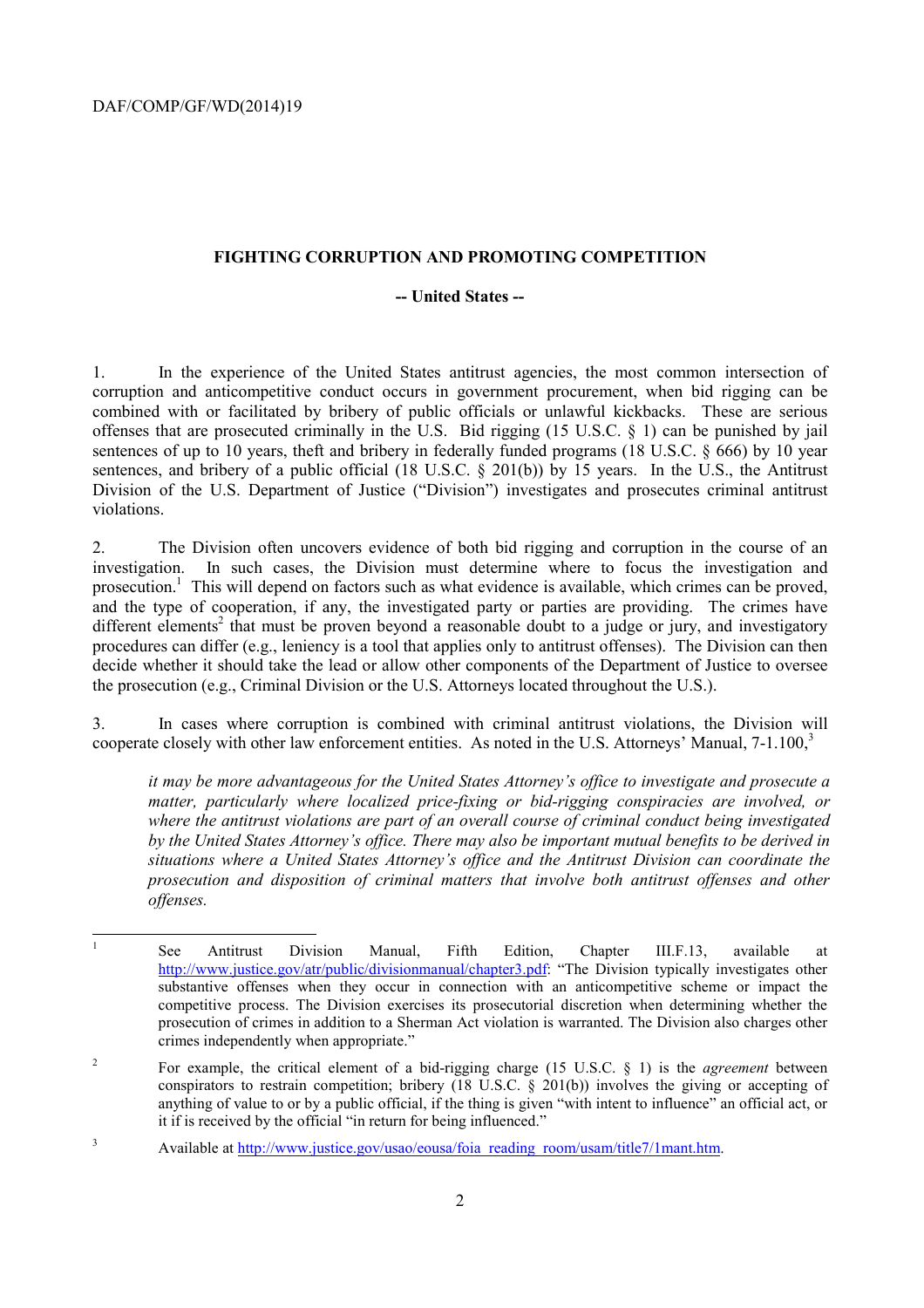4. Evidence of corruption and of bid-rigging can be very similar. For example, records of communications between conspirators and a paper trail of unlawful payments to a procurement official may surface in the same document or file. The same investigators are therefore well-placed to examine both offenses. As the Assistant Director of the FBI's Criminal Investigative Division noted recently in testimony before Congress,<sup>4</sup>

*The FBI assists the Antitrust Division through its International Corruption Unit (ICU), which, in addition to antitrust offenses, investigates allegations of corruption of U.S. public officials and fraud against the U.S. Government (among others). The FBI found conceptual and analytical synergy in grouping these activities since investigations in any one of these areas has the potential to lead to operational intelligence in another, and its robust liaison relationships with foreign law enforcement and regulatory officials often aid the investigations.* 

# **1. Outreach and Training Programs for Procurement Officials**

 agencies that solicit bids for various projects. These outreach programs help develop an effective working rigging. In turn, procurement officials and investigators often provide key evidence leading to successful 5. As described in previous Global Forum submissions,<sup>5</sup> Division attorneys have for many years conducted outreach and training programs for public procurement officials and investigators who work for relationship between Division officials who have the expertise concerning investigating and prosecuting bid rigging, and public procurement officials, and government investigators who are best placed to detect and prevent bid rigging on public procurement contracts. Division officials advise procurement officials on how their procedures might be changed to decrease the likelihood that bid rigging will occur and on what bidding patterns and types of behavior they and their investigators should look for to detect bid bid-rigging prosecution.

 American Recovery and Reinvestment Act of 2009 ("ARRA"). The ARRA, a multi-billion dollar economic stimulus program, was an effort to jumpstart the economy and create or save jobs. As part of the 6. Our experience has been that this team effort among public procurement officials, government investigators, and Division attorneys has contributed to a significant decrease in bid rigging on public procurement in the U.S. over the last twenty to thirty years. Outreach and training programs are particularly useful when governments are engaged in large procurement programs, such as economic stimulus packages or major infrastructure projects (e.g., subway or stadium construction). In 2009, for example, the Division began a Recovery Initiative to prepare government officials and contractors to recognize and report efforts by parties to unlawfully profit from stimulus projects awarded as part of The Recovery Initiative, the Antitrust Division conducted training on antitrust awareness and collusion detection for more than 25,000 individuals in 20 federal agencies, 36 states, and two U.S. territories receiving ARRA funds.

7. Similarly, the National Procurement Fraud Task Force (NPFTF) was created in 2006 to promote the prevention, early detection, and prosecution of procurement fraud. The NPFTF includes 58 prosecutorial and investigative agencies, including 35 Offices of Inspectors General, and is chaired by the Department of Justice's Criminal Division; one of its objectives is to "increase coordination and strengthen

 $\overline{a}$  Criminal Investigative Div., FBI, before the Subcommittee on Antitrust, Competition Policy and Consumer Statement of William J. Baer, Ass't Att'y Gen'l, Antitrust Division, and Ronald T. Hosko, Ass't Dir., Rights, Committee on the Judiciary, United States Senate (Nov. 14, 2013), available at http://www.justice.gov/atr/public/testimony/301680.pdf.

<sup>&</sup>lt;sup>5</sup> See, e.g., Collusion and Corruption in Public Procurement: Outreach and Training Programs, US Submission to the Global Forum on Competition, February 2010.